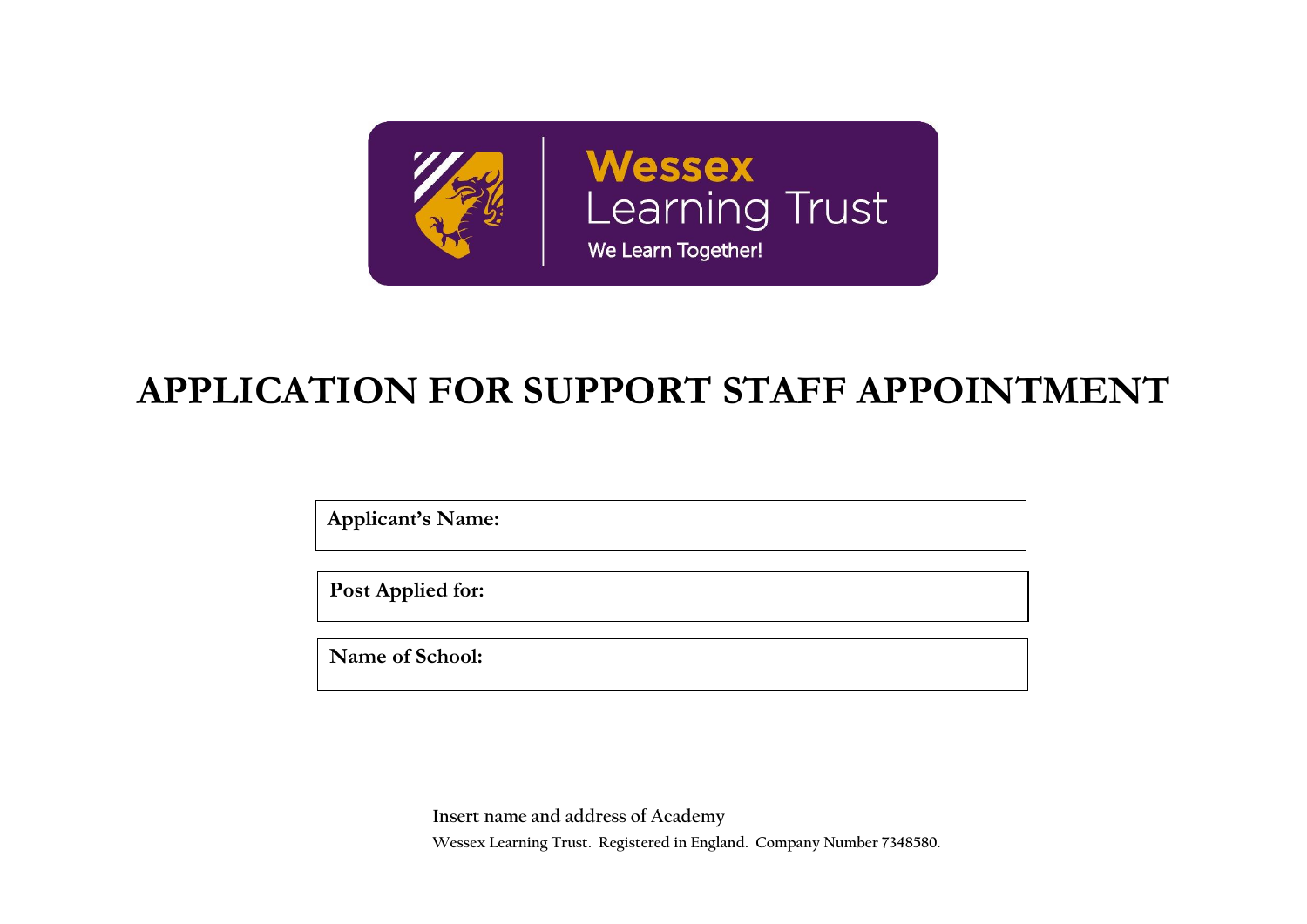**This is your opportunity to tell us as much as possible about yourself and will help us make a fair decision in the selection process. Please refer carefully to the information you have been provided for this post.** Please ensure you complete <u>all</u> sections of the application form in black print/ink. Your application will be treated in the strictest confidence.

## **1. PERSONAL DETAILS**

| Title (e.g. Mr, Mrs, Dr) |                                  |
|--------------------------|----------------------------------|
| <b>Full Name</b>         |                                  |
| Previous Surname (s)     |                                  |
| <b>Home Address</b>      | <b>Alternative Address</b>       |
|                          |                                  |
|                          |                                  |
|                          |                                  |
| Postcode                 | Postcode                         |
| Home Telephone No.       | Work Telephone No.               |
| Mobile Telephone No.     | <b>Email address</b>             |
| Date of Birth            | <b>National Insurance Number</b> |

#### **2. CURRENT EMPLOYMENT**

| Name and Address of Organisation | Date Appointed   Position | Full/Part-Time | <b>Current Salary</b> | <b>Employee Benefits</b> |
|----------------------------------|---------------------------|----------------|-----------------------|--------------------------|
|                                  |                           |                |                       |                          |
|                                  | mm/yy                     |                |                       |                          |
|                                  |                           |                |                       |                          |
|                                  |                           |                |                       |                          |
| <b>Key Responsibilities</b>      |                           |                |                       |                          |
|                                  |                           |                |                       |                          |
|                                  |                           |                |                       |                          |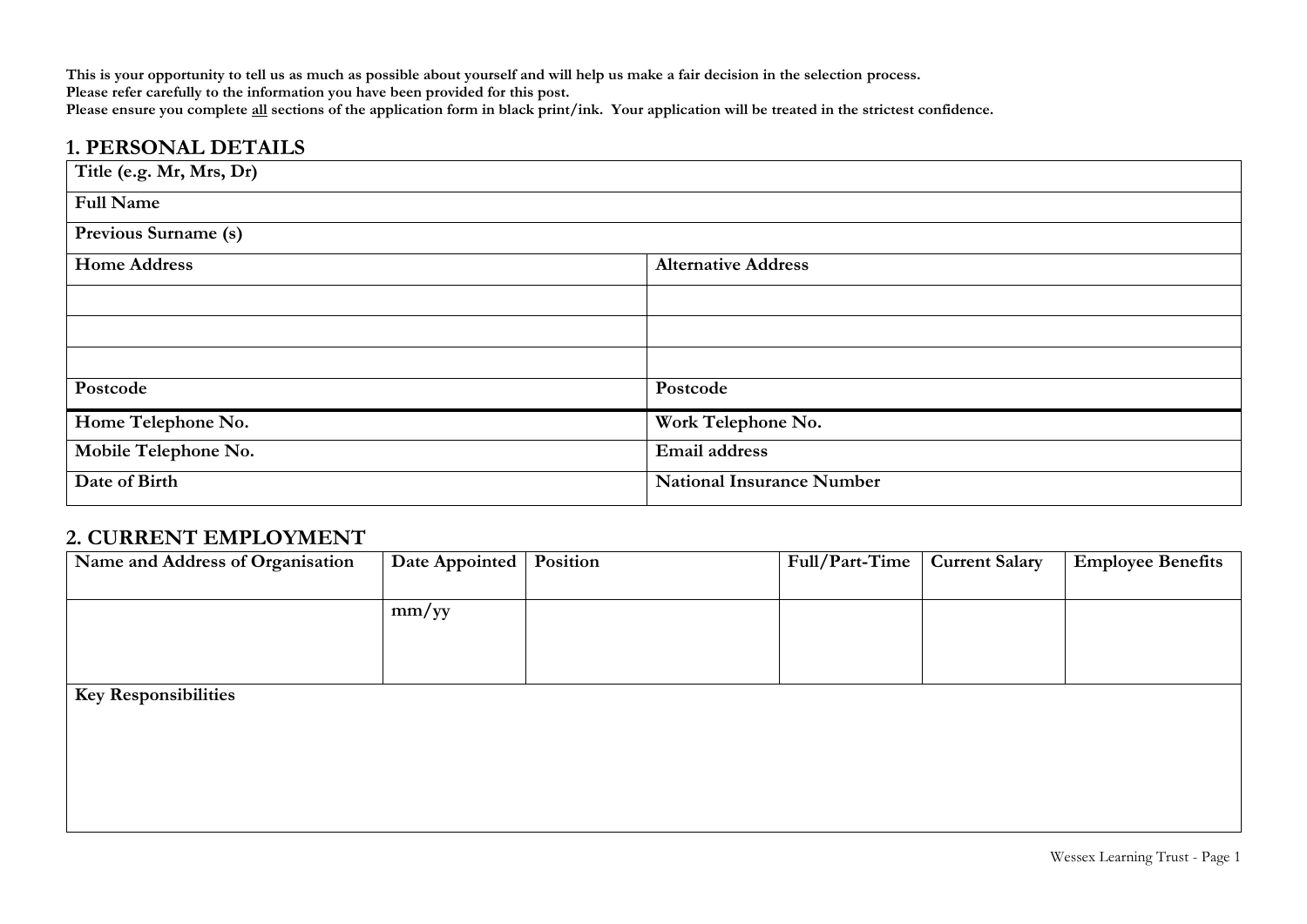**Please state when you would be available to take up employment if offered this position.** 

**Please state your reason for seeking other employment.** 

#### **3. SECONDARY EDUCATION**

**Please include all public examinations passed and indicate whether you have achieved Grade C or above at English and Maths GCSE/O Level. Original documentation of qualifications will be required prior to appointment.**

| <b>Name of Institution</b>                                                              | Full/Part-Time | Dates from |      | To    |      | Qualification | Subjects | Grades | Date of |
|-----------------------------------------------------------------------------------------|----------------|------------|------|-------|------|---------------|----------|--------|---------|
|                                                                                         |                | Month      | Year | Month | Year |               |          |        | Award   |
|                                                                                         |                |            |      |       |      |               |          |        |         |
|                                                                                         |                |            |      |       |      |               |          |        |         |
|                                                                                         |                |            |      |       |      |               |          |        |         |
|                                                                                         |                |            |      |       |      |               |          |        |         |
|                                                                                         |                |            |      |       |      |               |          |        |         |
|                                                                                         |                |            |      |       |      |               |          |        |         |
|                                                                                         |                |            |      |       |      |               |          |        |         |
|                                                                                         |                |            |      |       |      |               |          |        |         |
| Please indicate if you have Grade C or above at GCSE/O Level in the following subjects: |                |            |      |       |      |               |          |        |         |
| $Yes \Box No \Box$<br>English                                                           |                |            |      |       |      |               |          |        |         |
| $Yes \Box No \Box$<br>Maths                                                             |                |            |      |       |      |               |          |        |         |

# **4. FURTHER/HIGHER EDUCATION**

**Please clearly state the month and year you commenced and ended your studies at each institution**

| Name of Institution | Full/Part-Time | Dates from |      | To    |      | Qualification | <b>Subjects</b> | Grades | Date of |
|---------------------|----------------|------------|------|-------|------|---------------|-----------------|--------|---------|
|                     |                | Month      | Year | Month | Year |               |                 |        | Award   |
|                     |                |            |      |       |      |               |                 |        |         |
|                     |                |            |      |       |      |               |                 |        |         |
|                     |                |            |      |       |      |               |                 |        |         |
|                     |                |            |      |       |      |               |                 |        |         |
|                     |                |            |      |       |      |               |                 |        |         |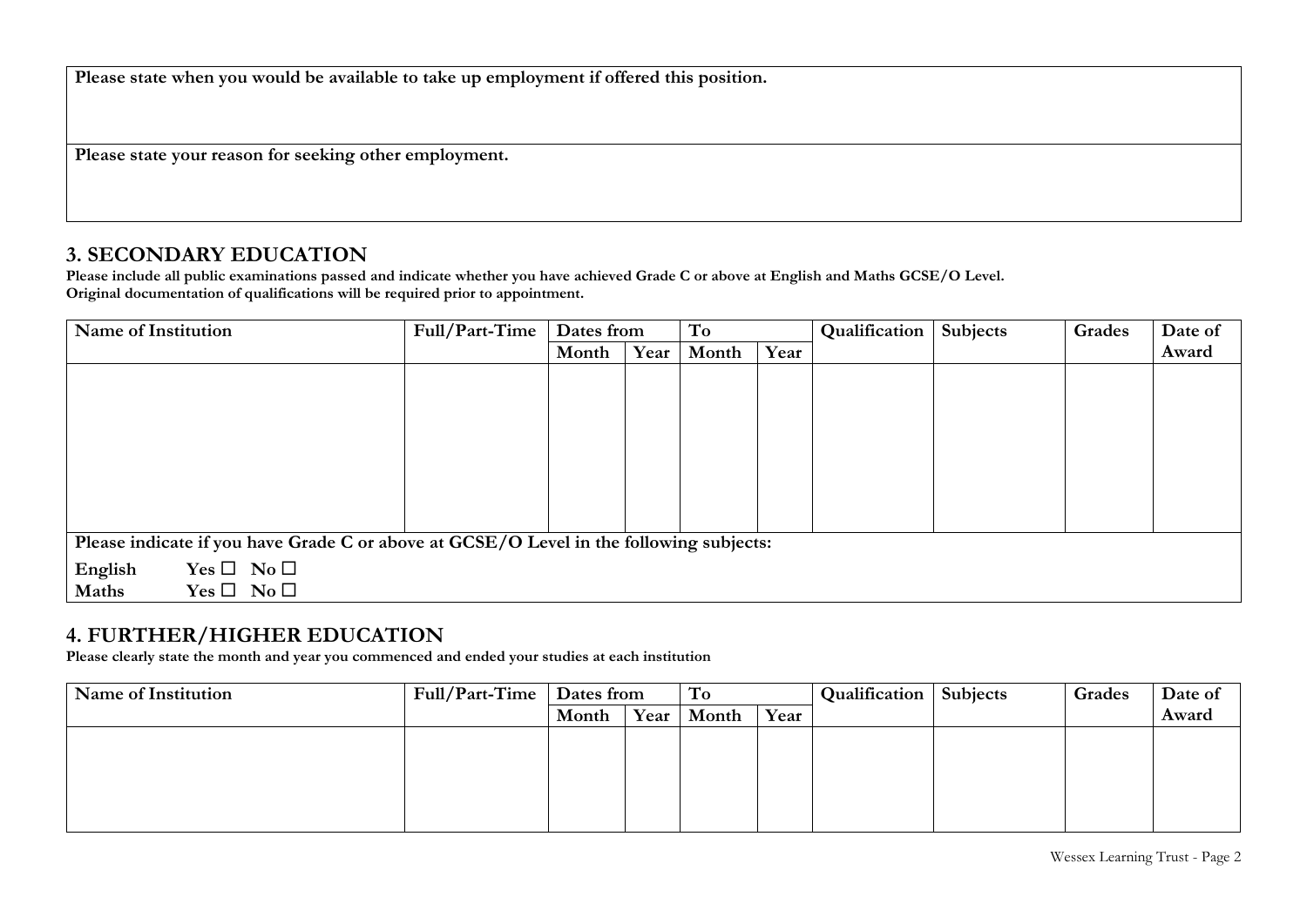# **5. OTHER EMPLOYMENT HISTORY**

**Please list in chronological order clearly stating the month and year you commenced and ended your employment with each organisation. Please note any gaps in employment should be documented within the chronology including the reason for the gap.** 

| Name and Address of Organisation | Dates of<br>Employment       | <b>Position and Key Responsibilities</b> | Full/Part-<br>Time | Salary on<br>leaving | <b>Reason for Leaving</b> |
|----------------------------------|------------------------------|------------------------------------------|--------------------|----------------------|---------------------------|
|                                  | From: mm/yy<br>To: $mm / yy$ |                                          |                    |                      |                           |
|                                  | From: mm/yy<br>To: $mm / yy$ |                                          |                    |                      |                           |
|                                  | From: mm/yy<br>To: $mm / yy$ |                                          |                    |                      |                           |
|                                  | From: mm/yy<br>To: $mm / yy$ |                                          |                    |                      |                           |
|                                  | From: mm/yy<br>To: $mm / yy$ |                                          |                    |                      |                           |
|                                  | From: mm/yy<br>To: $mm / yy$ |                                          |                    |                      |                           |

#### **6. OTHER SKILLS AND INTERESTS**

**Please provide details of any skills and interests.**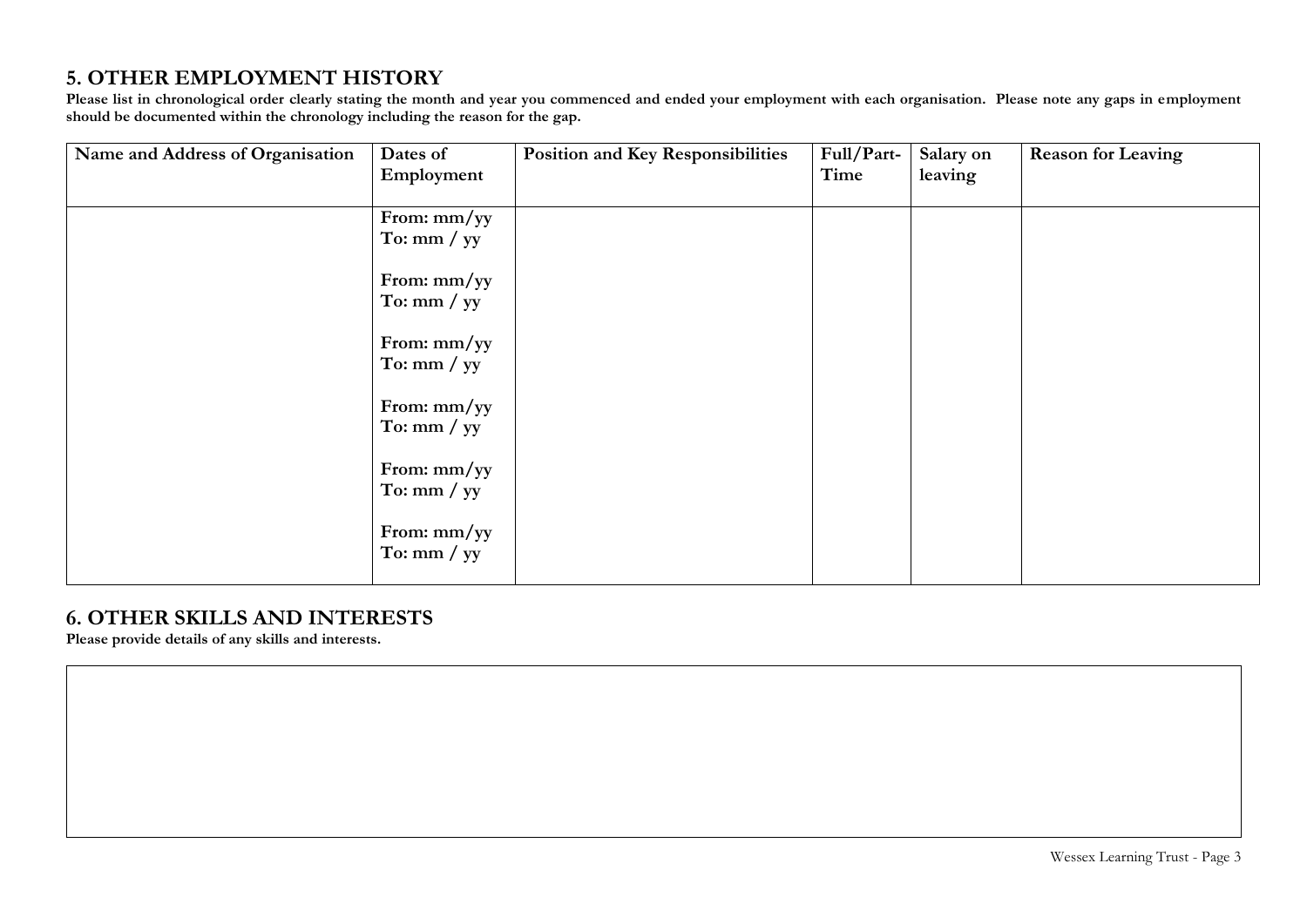# **7. DISABILITY**

**The Wessex Learning Trust aims to be a fair employer and is committed to equal opportunity for people with disabilities. Applications from people with disabilities are welcome. If**  you are offered an interview, we have a policy of providing appropriate access and equipment to ensure that people with disabilities are considered on an equal basis. **If you would like any further assistance or advice about this application we will try to help.**

| 1. Do you consider yourself to be disabled?                                                                                                            | $Yes \Box No \Box$ |  |  |  |  |  |
|--------------------------------------------------------------------------------------------------------------------------------------------------------|--------------------|--|--|--|--|--|
| If yes, do you consider yourself to be disabled under the terms of the Disability                                                                      | $Yes \Box No \Box$ |  |  |  |  |  |
| Discrimination Act?                                                                                                                                    |                    |  |  |  |  |  |
|                                                                                                                                                        |                    |  |  |  |  |  |
| The Disability Discrimination Act to Equality Act 2010 defines disability as "A person (P) has a disability if P has a physical or mental impairment,  |                    |  |  |  |  |  |
| and the impairment has a substantial and long-term adverse effect on his ability to carry out normal day-to-day activities." (Section 6(1), EqA 2010)" |                    |  |  |  |  |  |
|                                                                                                                                                        |                    |  |  |  |  |  |
| 2. Is there anything you would particularly like to tell us about your disability?                                                                     |                    |  |  |  |  |  |
|                                                                                                                                                        |                    |  |  |  |  |  |
|                                                                                                                                                        |                    |  |  |  |  |  |

# **8. PROTECTION OF CHILDREN**

You are required to give details of all spent or unspent convictions and cautions, including road traffic offences as this post is exempt from the provisions of Section 4 (2) of the Rehabilitation of Offenders Act 1974 by virtue of the Rehabilitation of Offenders Act 1974 (Exceptions) (Amendment) order 1986. Failure to disclose information will result in your **dismissal by the Wessex Learning Trust. A subsequent offer of appointment will be dependent upon the completion of a satisfactory Enhanced Disclosure & Barring Service check.**

| 1. Have you ever been convicted or cautioned of a criminal offence?                                                          | $Yes \Box No \Box$ |
|------------------------------------------------------------------------------------------------------------------------------|--------------------|
| If yes, please provide details of the offence, the sentence and the date.                                                    |                    |
|                                                                                                                              |                    |
|                                                                                                                              |                    |
| 2. Are there any restrictions to your residence in the UK, which might affect your<br>right to take up employment in the UK? | $Yes \Box No \Box$ |
|                                                                                                                              |                    |
| If yes, please provide details.                                                                                              |                    |
|                                                                                                                              |                    |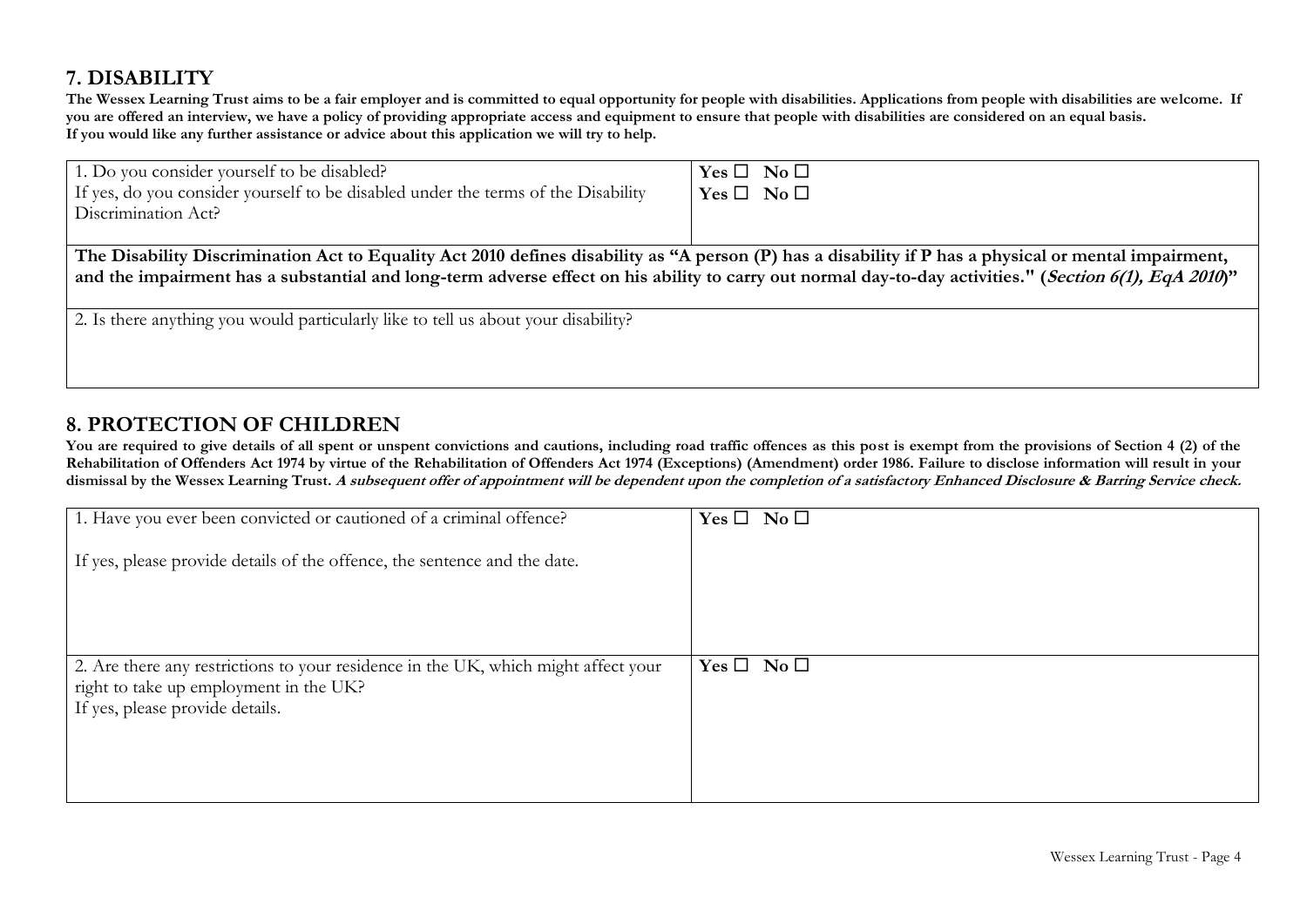| 3. If you are successful in your application, would you require a work permit prior | $Yes \Box$<br>$\overline{\text{No}}$ $\Box$ |
|-------------------------------------------------------------------------------------|---------------------------------------------|
| to taking up employment?                                                            |                                             |
|                                                                                     |                                             |

#### **9. PENSION SCHEME**

| 1. Do you contribute to the Local Government Scheme?            | $Yes \Box No \Box$ |
|-----------------------------------------------------------------|--------------------|
| 2. If you contribute to another scheme, please provide details. |                    |

## **10. REFERENCES**

**Please indicate two people who can provide references – one of whom should be your current or most recent Employer. References will be taken up before an offer of employment is made and may be taken up prior to interview.**

| Name             | Name             |
|------------------|------------------|
| Address          | <b>Address</b>   |
|                  |                  |
|                  |                  |
|                  |                  |
| Telephone number | Telephone number |
| Email            | Email            |
| Position         | Position         |

# **11. DATA PROTECTION STATEMENT**

**I hereby give my consent for the Wessex Learning Trust to process and retain on file information (including health and ethnic data) contained on this form and in accompanying**  documents. This is required for recruitment purposes, the payment of staff and the prevention and detection of fraud. This information may be shared with third party organisations **including, but not exclusive to, payroll providers, the DBS, the Police and other third parties as defined by the Data Protection Act 1998 and related legislation. All information will be dealt with in accordance with Data Protection legislation.** 

# **12. DECLARATION**

**I declare that the information I have given in this application is accurate and true. I understand that providing misleading or false information will disqualify me from appointment; OR, if appointed, may result in my dismissal.**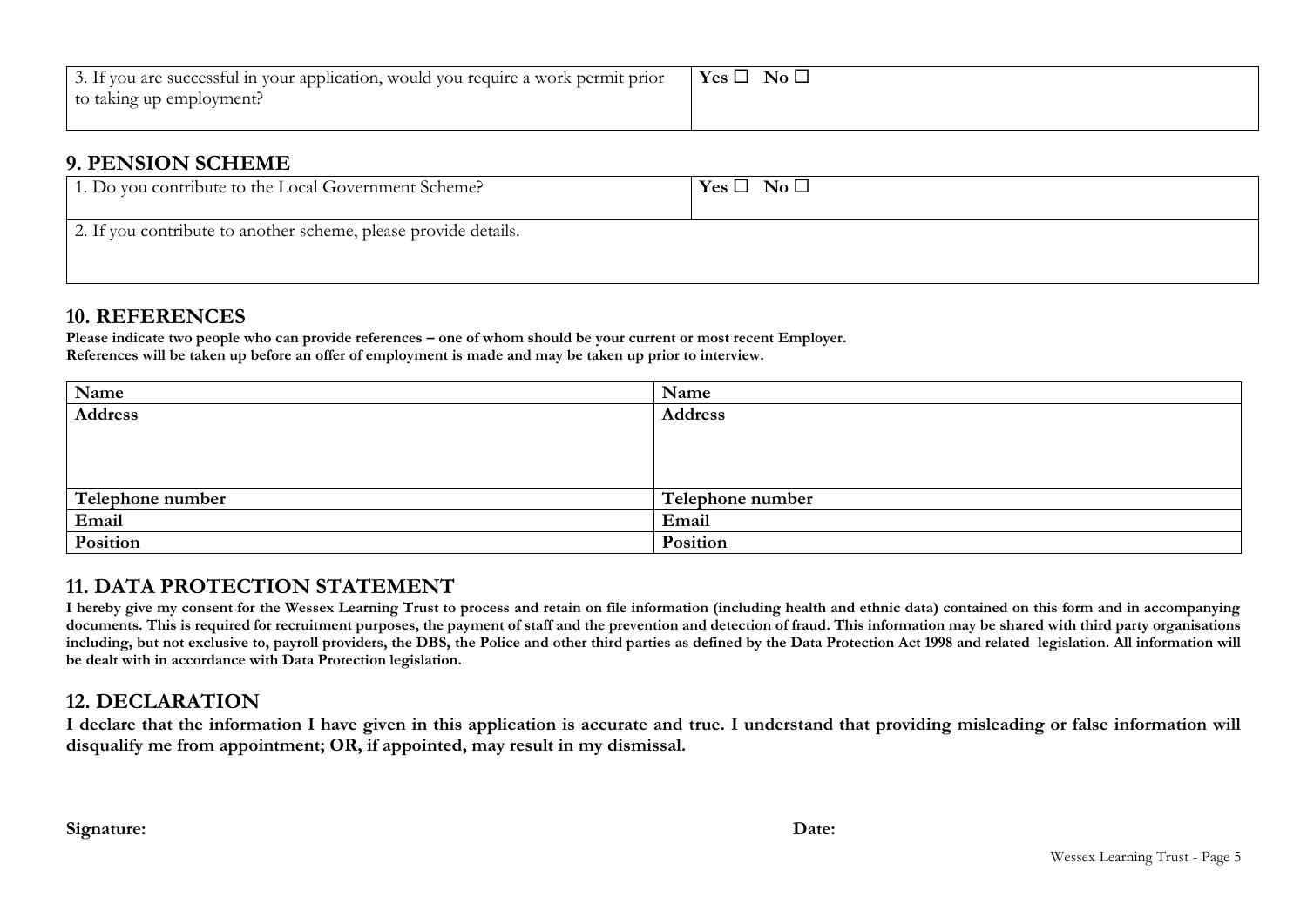

# **EQUAL OPPORTUNITIES RECRUITMENT MONITORING**

The Wessex Learning Trust has a Policy of Equal Opportunities. Part of this involves a fair and equitable recruitment based on merit irrespective of race, colour, nationality, religion, sex or sexuality, age, disability, gender, ethnic or national origin, marital status, domestic responsibilities, political or trade union activity. (These are only examples, other forms of discrimination will be avoided also). We ask all applicants to provide the information requested below.

The information will be treated as confidential and will be used to monitor the fairness of our recruitment practices.

#### **Please complete the form ticking the boxes when necessary.**

Hearing impairment  $|\Box|$  Learning difficulties

| Name:                                                         |                                                                                   |                                                  |
|---------------------------------------------------------------|-----------------------------------------------------------------------------------|--------------------------------------------------|
| Post Applied for:                                             |                                                                                   |                                                  |
| Grade:                                                        | Closing date of post:                                                             |                                                  |
|                                                               |                                                                                   |                                                  |
| 1.<br>Male                                                    | Female                                                                            |                                                  |
| 2.<br>Please indicate your age bracket:                       |                                                                                   |                                                  |
| 16-25 years old                                               | 36-45 years old                                                                   | $56 - 65$<br>years old                           |
| 26-35 years old                                               | 46-55 years old                                                                   | $65+$<br>years old                               |
| 3.<br>dependent adults?                                       | Do you have caring responsibilities for dependent children or                     | Yes<br>No                                        |
| 4.                                                            | How would you describe your Ethnic Origin? (including UK born or settled)         |                                                  |
| Bangladeshi<br><b>Black African</b><br><b>Black Caribbean</b> | Chinese<br>Gypsy<br>Indian                                                        | Pakistani<br>White European (not UK)<br>White UK |
| Other (Please state)                                          |                                                                                   |                                                  |
| 5.                                                            | If you consider yourself to have a disability please indicate the nature of this: |                                                  |
| Mobility impairment                                           | Sight impairment                                                                  | Other (Please state)                             |